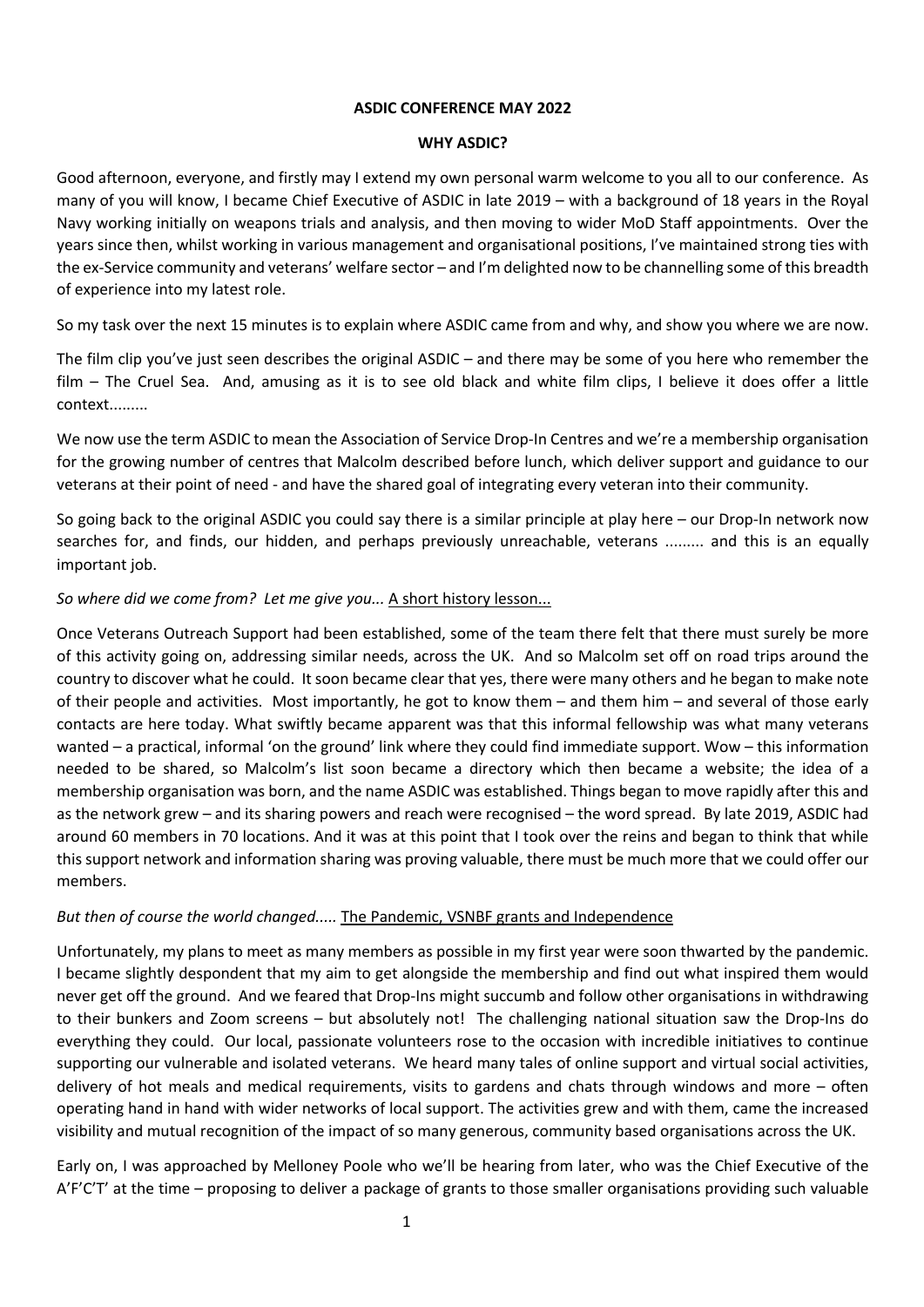and immediate support 'on the front line' and asking ASDIC – together with Age UK and Cobseo – to facilitate access to this for our membership. The programme was entitled 'Veterans Should Not Be Forgotten'. Not only did it enable vital funds to get down to grass-roots level, but it also showed ASDIC's worth in providing support for funding opportunities.

While our communities were working at full stretch at the coalface, the small team in ASDIC began to address our own governance structure – whilst working from home. We soon achieved independence as both a registered charity and limited company – and this enabled us to open a bank account and receive a grant from the Covenant Fund to continue our activities. We began to spread the message of the important work going on at local levels, to both the political and governmental landscape, and the larger, well-established military charities. As the year progressed, ASDIC began to receive direct approaches from organisations looking to reach largely unknown veterans in need and support grew swiftly for what ASDIC was doing.

ASDIC had become the voice of its membership at every level.

## *Let me now talk a little bit about....* Sustainability and Governance

Looking at where we are today, ASDIC's ongoing objectives concentrate on maximising the sustainability, resilience, effectiveness and delivery of our Drop-In centres. But although we have these broad objectives, we certainly have no ambition to challenge the many well-established charities in the sector – indeed we wish to work more closely with them and coordinate with existing resources.

ASDIC offers support, guidance and mentoring – and represents the Drop-In community at every level. We provide and promote a network of cooperation and communication, together with safe, shared best practice in service delivery. But obviously each Drop-In is independent, with its own governance and style of operations, and ASDIC encourages this flexibility with a minimum of formal strictures. Nevertheless, we are determined that risk management takes a high priority – and we appreciate that some within the sector may be uncomfortable with our approach. So perhaps it's worth stating that over 70% of our membership are registered charities or charitable organisations. And there are nearly 50% who are also Cobseo members. We ask members to agree to a Code of Conduct. This is based on best practice and respect for others, and the obvious need to meet statutory requirements. We strongly believe that the passion and pride felt across our membership acts as a self-policing mechanism should any fellow member 'get it wrong' or push the boundaries a bit too far. An experienced leader will be swift to offer guidance to any neighbouring organisation in trouble. So it has proved – ASDIC's job is to make the right connections, with a light touch on the tiller.

# *Informal we are and wish to remain, but even an informal movement needs a bit of organisation, so let me talk about …..* Community Focus and Regional Structure

ASDIC now has a membership of 83 and counting, covering nearly 120 locations across the UK. We are conscious that there are more centres out there that we haven't heard of – and we are often informed out of the blue, of a new local organisation to reach out to and support. There's no doubt there has been a cultural shift towards community activities and homegrown support – especially since the pandemic. We're now seeing a surge in community groups offering incredible support to the refugee crisis in Ukraine, not least amongst our own Drop-Ins and their fellow small veterans' charities locally.

For ASDIC, focussing on communities is our way of doing business. So to offer the support we want to and meet our members' needs, we have established a regional footprint. This is led by our Regional Director and his team of volunteer Regional Coordinators (or RCs) who offer an understanding of their neighbourhood communities and local culture. We now have 12 regions, which align with governmental arrangements including each devolved nation. This is enabling us to better support local needs and open a more direct line of communication to bring valuable feedback from members to our attention. These RCs are also best placed to welcome new members in person and act as the ASDIC representative at the local level.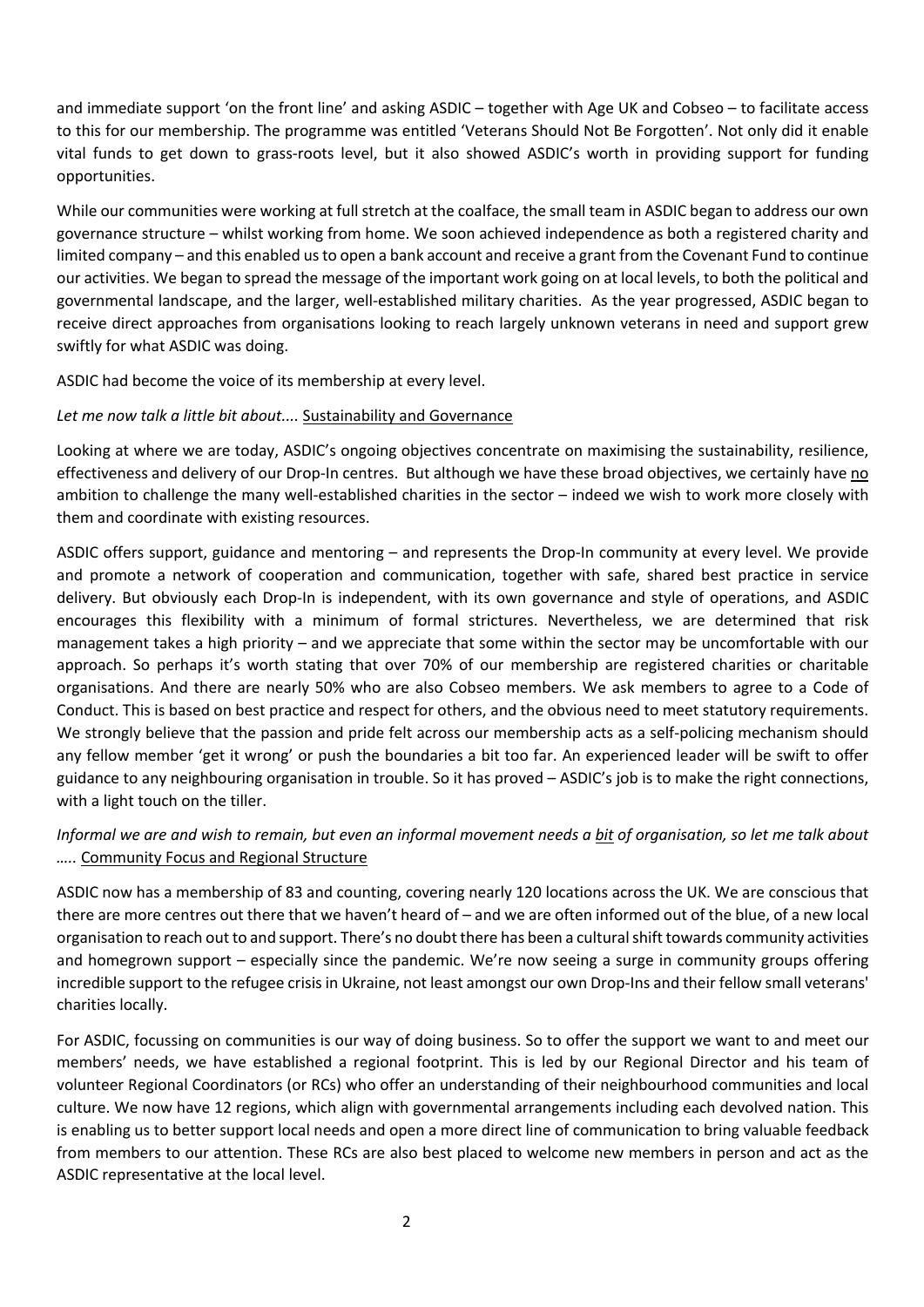You'll appreciate things have been moving quite swiftly these past years, and sometimes we seem to be in a permanent state of 'catch-up'. We are well aware that there's still much to do in bedding down our organisation – and liaising with our membership – but this is all now beginning to happen. And where it's not – it soon will be!

## *So let me touch on some important initiatives we're currently pursuing that are aimed at continually improving what can be delivered on the ground.....* Delivery, Collaboration and Reach

At this point I should introduce you to our HQ team. Initially I was supported by just 3 part time semi-retired veterans – it sounds rather like Last of the Summer Wine doesn't it?! -- and although 2 of those remain, we've now welcomed a full time Development Director – Chris – who is behind the scenes today having been the drive to bring this conference together. However, he's considerably more than just our 'fix-it' man, having been the commercial director of the professional body for the events and entertainment technology industry, and freelanced as a strategy consultant most recently with the Royal Engineers Association. His contribution to the team is invaluable, and he's been working tirelessly since his arrival last summer on developing plans for more targeted support to our membership in the longer term, and devising readily useable data capture to meet the needs of the wider sector. I'll be providing an update on all this and more in my final slot tomorrow.

We have also, most recently, taken on Sacha full time as our new Membership Engagement Officer – and Olivia for 2 days a week who will be improving and extending our marketing footprint where required. I'm sure you will have met both of them when you signed in this morning!

One of the most practical services that we are now delivering is our VetCheck arrangement with Veterans UK, who have been hugely helpful in setting this up with us. For our members only, through an online application and with the veteran's permission, we can verify a veteran's service within 24 hours of submission – an almost immediate answer for our people, whose housing arrangements, financial support, funeral costs or other vital support rely on this confirmation. On average we're now seeing 3 or 4 applications raised a week.

In general, our delivery depends on engaging with support organisations embedded in the local community. As you heard from Malcolm, these can be NHS services, local government support, other statutory bodies or nearby civilian welfare charities and businesses. As well as the obvious large military charities, small charities and community groups are offering health and well-being support that is a lifeline to many veterans. This is all part of the support delivered at the point of need within communities and demonstrates the importance of collaboration in extending our reach.

Although we began to knit together this local delivery concept through our own networks, ASDIC was delighted when asked to become a Strategic Lead for the recent AFCT grant giving programme - Veterans Places, Pathways and People, or VPPP. As many of you will know, this is designed to distribute valuable funding down through Portfolios of different but complementary Projects in regions across the UK – strengthening these networks. For ASDIC this was a valuable injection of resources to not only reinforce our own contribution, but also to stir the whole sector into mapping the landscape of local, community-based support and collaborative working. VPPP is still in its early stages, but this is an exciting opportunity for the whole sector to 'reach parts that others haven't', leaving a strong legacy of ongoing support and joined up delivery across the sector. As you will appreciate, this is an important development for us all and I will be talking about it in more detail tomorrow.

Another collaborative initiative that we're just beginning to take forward, is the development of a closer working relationship with the Veterans Advisory and Pensions Committees network. Like us they work within regional areas across the UK. Both our organisations seek to increase awareness of veterans' needs and help deliver successful outcomes – so we have agreed to pursue a regular arrangement for RC attendance at VAPC meetings so that we can share local knowledge. Most importantly, joining things up and strengthening the veterans' network, leading to successful integration into local communities, is what our mutual work is all about.

In Summary, we have...